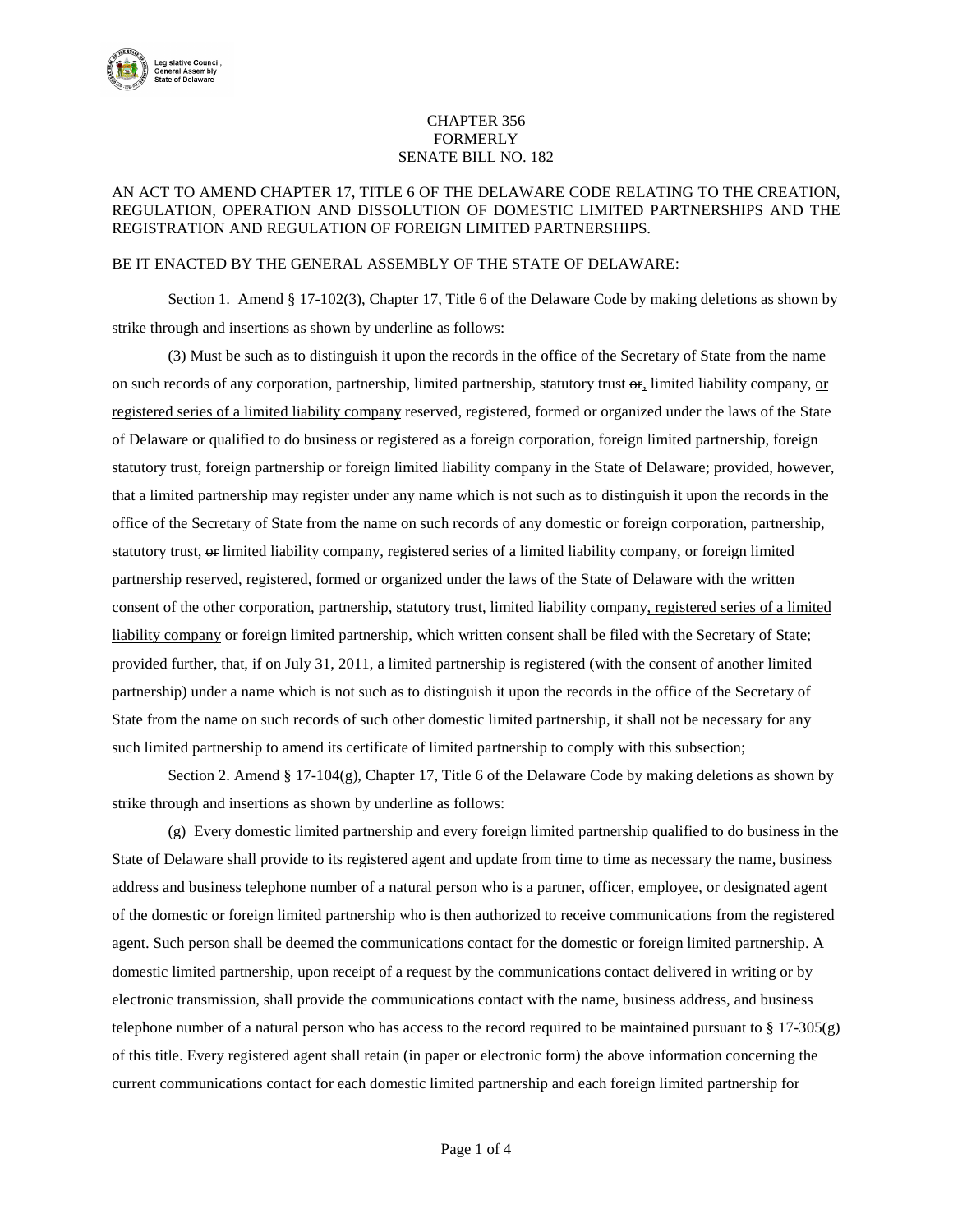which he, she, or it serves as registered agent. If the domestic or foreign limited partnership fails to provide the registered agent with a current communications contact, the registered agent may resign as the registered agent for such domestic or foreign limited partnership pursuant to this section. For purposes of this subsection, the term "electronic transmission" means any form of communication not directly involving the physical transmission of paper, including the use of, or participation in, 1 or more electronic networks or databases (including 1 or more distributed electronic networks or databases), that creates a record that may be retained, retrieved and reviewed by a recipient thereof and that may be directly reproduced in paper form by such a recipient through an automated process.

Section 3. Amend § 17-213(b), Chapter 17, Title 6 of the Delaware Code by making deletions as shown by strike though and insertions as shown by underline as follows:

(b) In lieu of filing a certificate of correction, a certificate may be corrected by filing with the Secretary of State a corrected certificate which shall be executed and filed as if the corrected certificate were the certificate being corrected, and a fee equal to the fee payable to the Secretary of State if the certificate being corrected were then being filed for a certificate of correction as prescribed by § 17-1107 of this title shall be paid to and collected by the Secretary of State for the use of the State of Delaware in connection with the filing of the corrected certificate. The corrected certificate shall be specifically designated as such in its heading, shall specify the inaccuracy or defect to be corrected and shall set forth the entire certificate in corrected form. A certificate corrected in accordance with this section shall be effective as of the date the original certificate was filed except as to those persons who are substantially and adversely affected by the correction and, as to those persons, the certificate as corrected shall be effective from the filing date.

Section 4. Amend § 17-302(e), Chapter 17, Title 6 of the Delaware Code by making deletions as shown by strike through and insertions as shown by underline as follows:

(e) Unless otherwise provided in a partnership agreement, meetings of limited partners may be held by means of conference telephone or other communications equipment by means of which all persons participating in the meeting can hear each other, and participation in a meeting pursuant to this subsection shall constitute presence in person at the meeting. Unless otherwise provided in a partnership agreement, on any matter that is to be voted on, consented to or approved by limited partners, the limited partners may take such action without a meeting, without prior notice and without a vote if consented to or approved, in writing, by electronic transmission or by any other means permitted by law, by limited partners having not less than the minimum number of votes that would be necessary to authorize or take such action at a meeting at which all limited partners entitled to vote thereon were present and voted. Unless otherwise provided in a partnership agreement, if a person (whether or not then a limited partner) consenting as a limited partner to any matter provides that such consent will be effective at a future time (including a time determined upon the happening of an event), then such person shall be deemed to have consented as a limited partner at such future time so long as such person is then a limited partner. Unless otherwise provided in a partnership agreement, on any matter that is to be voted on by limited partners, the limited partners may vote in person or by proxy, and such proxy may be granted in writing, by means of electronic transmission or as otherwise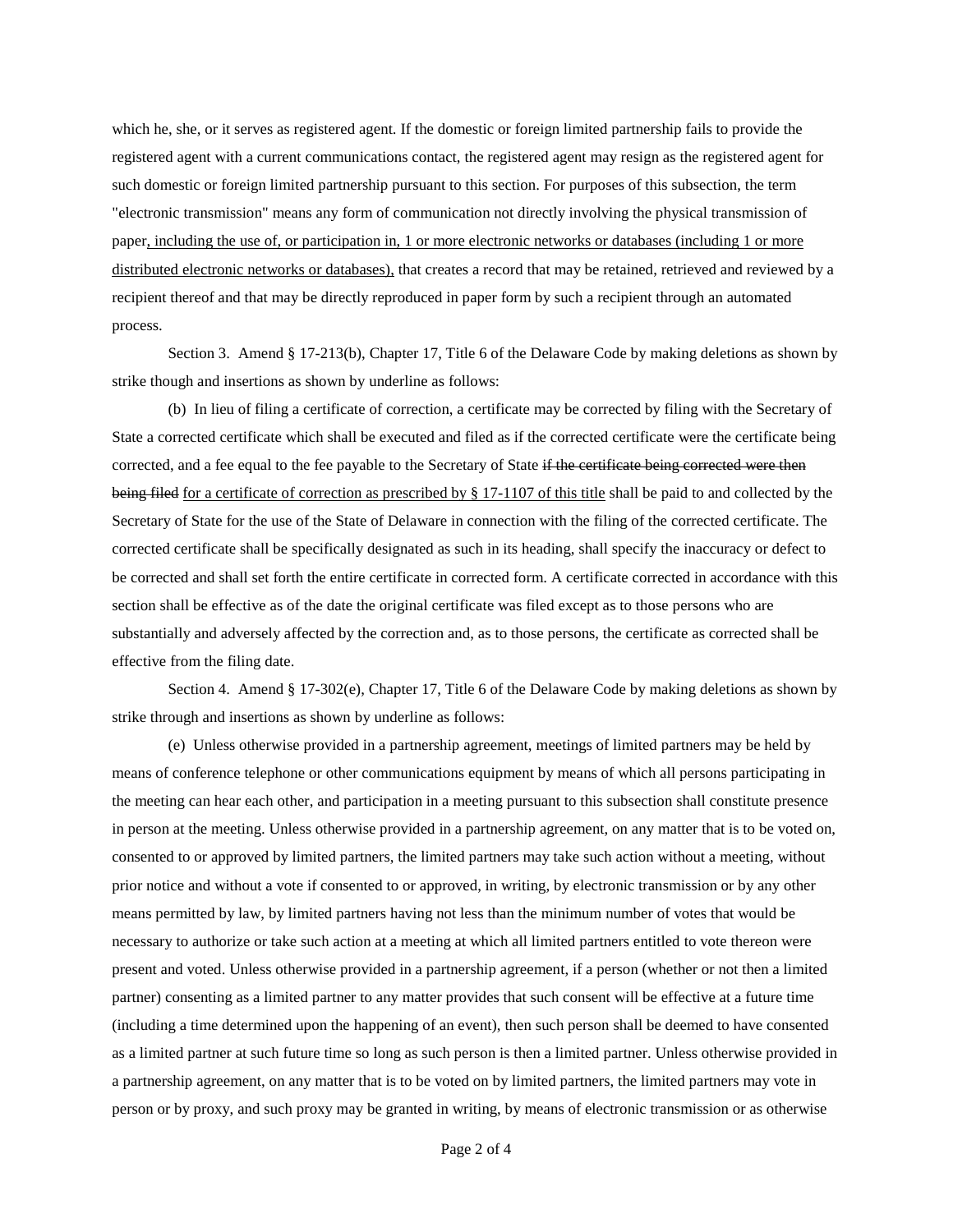permitted by applicable law. Unless otherwise provided in a partnership agreement, a consent transmitted by electronic transmission by a limited partner or by a person or persons authorized to act for a limited partner shall be deemed to be written and signed for purposes of this subsection. For purposes of this subsection, the term "electronic transmission" means any form of communication not directly involving the physical transmission of paper, including the use of, or participation in, 1 or more electronic networks or databases (including 1 or more distributed electronic networks or databases), that creates a record that may be retained, retrieved and reviewed by a recipient thereof and that may be directly reproduced in paper form by such a recipient through an automated process.

Section 5. Amend § 17-305(c) of Chapter 17, Title 6 of the Delaware Code by making deletions as shown by strike through and insertions as shown by underline as follows:

(c) A limited partnership may maintain its records in other than a written form, including on, by means of, or in the form of any information storage device, method, or 1 or more electronic networks or databases (including 1 or more distributed electronic networks or databases), if such form is capable of conversion into written form within a reasonable time.

Section 6. Amend § 17-405(d) of Chapter 17, Title 6 of the Delaware Code by making deletions as shown by strike through and insertions as shown by underline as follows:

(d) Unless otherwise provided in a partnership agreement, meetings of general partners may be held by means of conference telephone or other communications equipment by means of which all persons participating in the meeting can hear each other, and participation in a meeting pursuant to this subsection shall constitute presence in person at the meeting. Unless otherwise provided in a partnership agreement, on any matter that is to be voted on, consented to or approved by general partners, the general partners may take such action without a meeting, without prior notice and without a vote if consented to or approved, in writing, by electronic transmission or by any other means permitted by law, by general partners having not less than the minimum number of votes that would be necessary to authorize or take such action at a meeting at which all general partners entitled to vote thereon were present and voted. Unless otherwise provided in a partnership agreement, if a person (whether or not then a general partner) consenting as a general partner to any matter provides that such consent will be effective at a future time (including a time determined upon the happening of an event), then such person shall be deemed to have consented as a general partner at such future time so long as such person is then a general partner. Unless otherwise provided in a partnership agreement, on any matter that is to be voted on by general partners, the general partners may vote in person or by proxy, and such proxy may be granted in writing, by means of electronic transmission or as otherwise permitted by applicable law. Unless otherwise provided in a partnership agreement, a consent transmitted by electronic transmission by a general partner or by a person or persons authorized to act for a general partner shall be deemed to be written and signed for purposes of this subsection (d). For purposes of this subsection (d), the term "electronic transmission" means any form of communication not directly involving the physical transmission of paper, including the use of, or participation in, 1 or more electronic networks or databases (including 1 or more distributed electronic networks or databases), that creates a record that may be retained, retrieved and reviewed by a